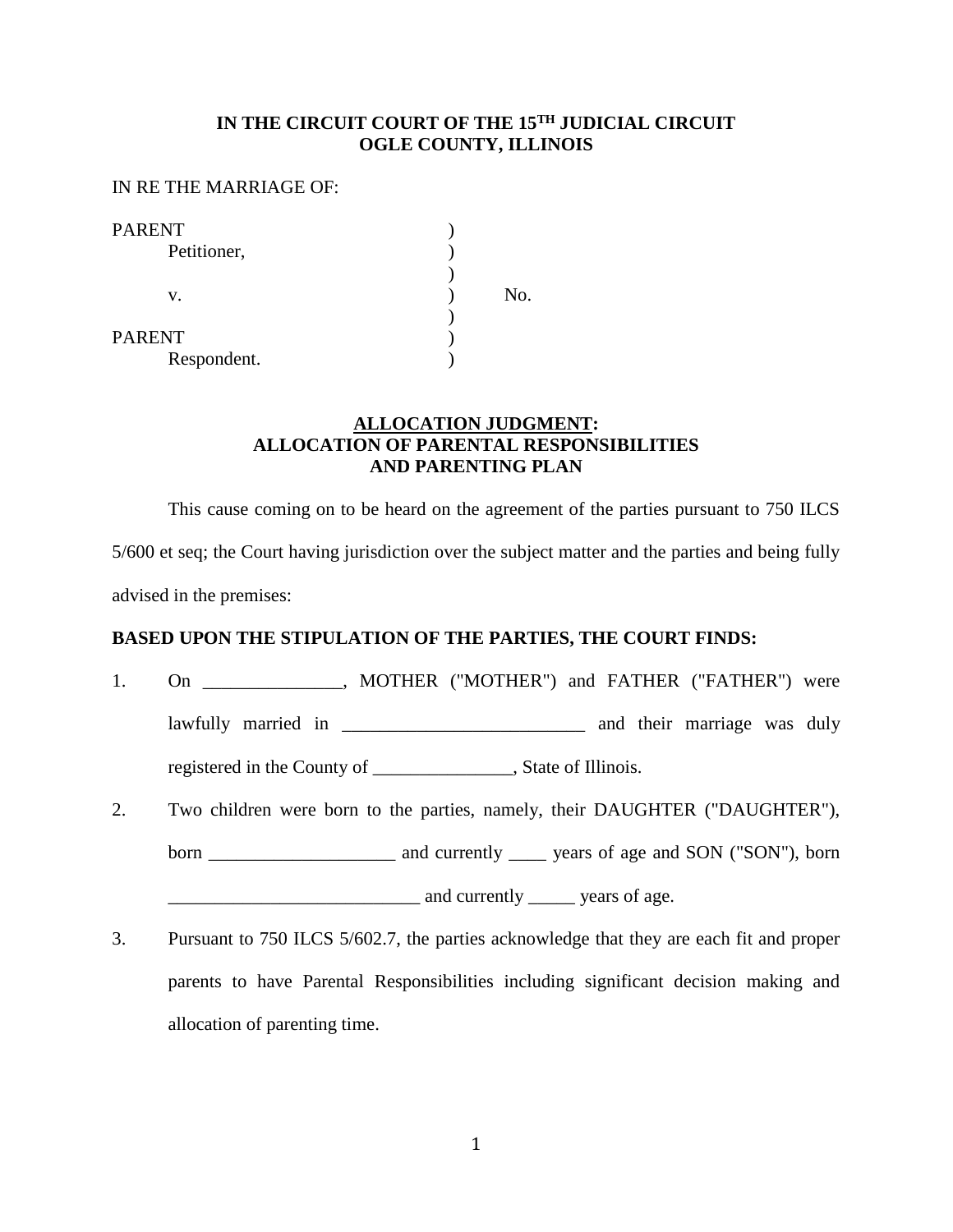- 4. MOTHER's residence address is: (address); phone number: (phone number); place of employment: (place of employment) and employment phone number: (employment phone number).
- 5. FATHER's residence address is: (address); phone number: (phone number); place of employment: (place of employment) and employment phone number: (employment phone number).
- 6. The parties expressly state that they have freely and voluntarily entered into this Final Parenting Plan of their own volition, free of any duress or coercion, and with full knowledge of each and every provision in this Final Parenting Plan and the consequences thereof. Each party states that he or she believes the provision set forth hereinafter for the allocation of parental responsibilities as to their minor child(ren) is in the best interests of the minor child(ren).
- 7. The parties have reached agreement regarding the child related issues in this cause and desire that said agreement be reduced to writing in this Allocation Judgment.

# **IT IS, THEREFORE, HEREBY ORDERED, ADJUDGED AND DECREED:**

# **ARTICLE I ALLOCATION OF SIGNIFICANT DECISION-MAKING RESPONSIBILITIES**

 The parents agree that each shall make decisions with regard to care taking functions as defined in 750 ILCS 5/600(c) during their parenting time as described below. The parties further agree that significant decisions, as defined in 750 ILCS 602.5(b) include those related to the minor child(ren)'s education, health, extracurricular and religion and shall be allocated as follows: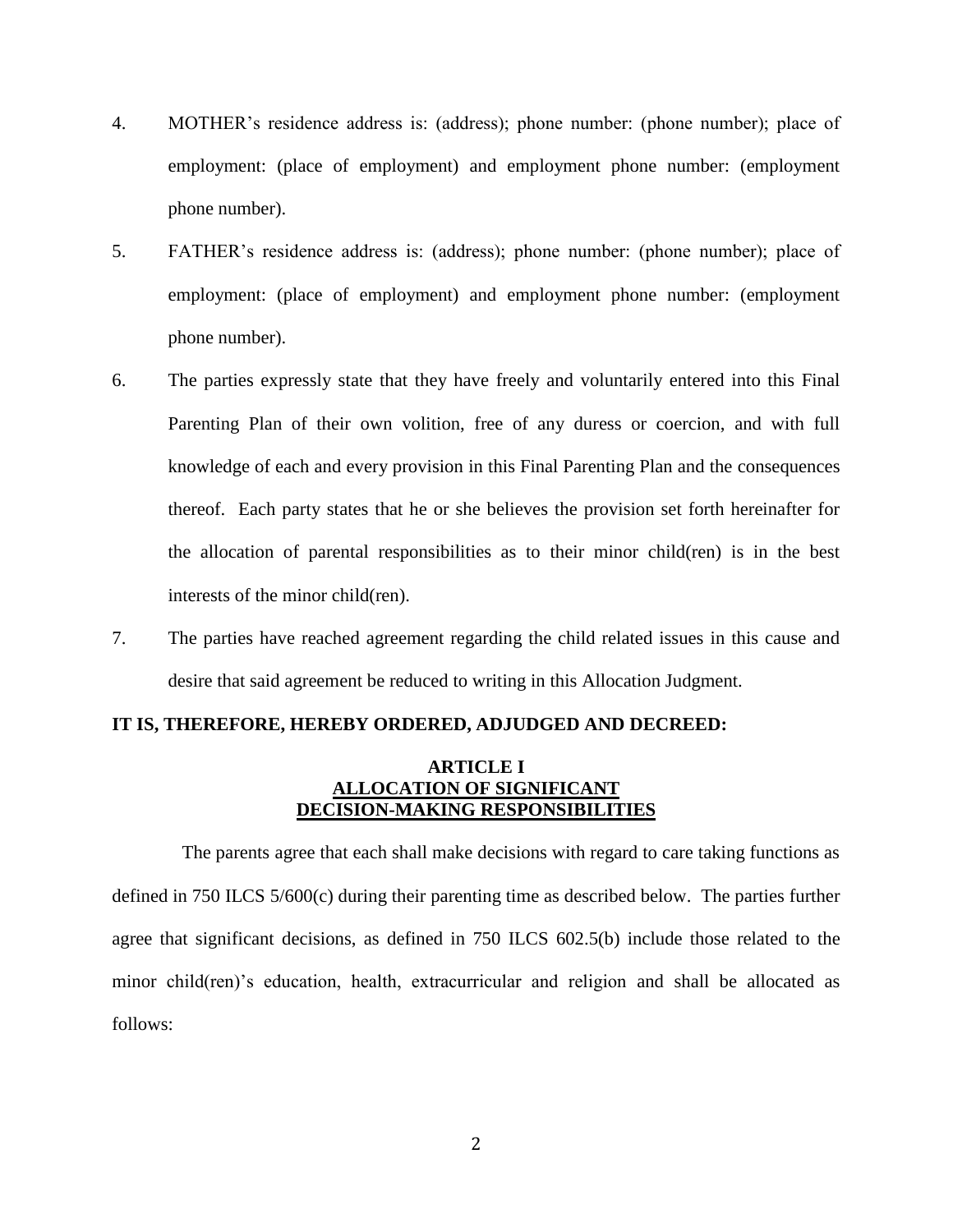# **A. Education**

- *1. Significant Decision-Making Responsibilities.* The parties shall be jointly responsible for major decisions relating to each minor child's education, subject to the following:
	- a. For the purpose of all State and Federal laws that require a designation or determination of custody, (PARENT) has been allocated the majority of parenting time and has the following address: (residence) (OR, For the purpose of all State and Federal laws that require a designation or determination of custody, the parties share an equal amount of time with the minor child(ren); (Parent)'s residence (state residence) shall be deemed the residence of the minor child(ren) for purposes of 105 ILCS 5/10-20.12b)).
	- b. The designation of a residence for school purposes as described above shall not affect parents' rights and responsibilities pursuant to this Parenting Plan.
- *2. Parental Involvement*:
	- a. Each parent shall take the necessary actions with the school authorities of the schools in which each child is enrolled to:
		- i. List each parent as the children's parent;
		- ii. To direct each school and day care which each child attends at all times hereafter to release to the other parent any and all information concerning each child pursuant to and in accordance with Section 10-21.8 of the School Code, 105 I.L.C.S. 5/10-21.8.
	- b. To insure that each parent receives copies of any notices regarding each child if said notices are not otherwise forwarded by the school or daycare.
	- c. Each parent shall produce to the other parent, upon receipt thereof, any and all information received concerning parent-teacher meetings, school club meetings, school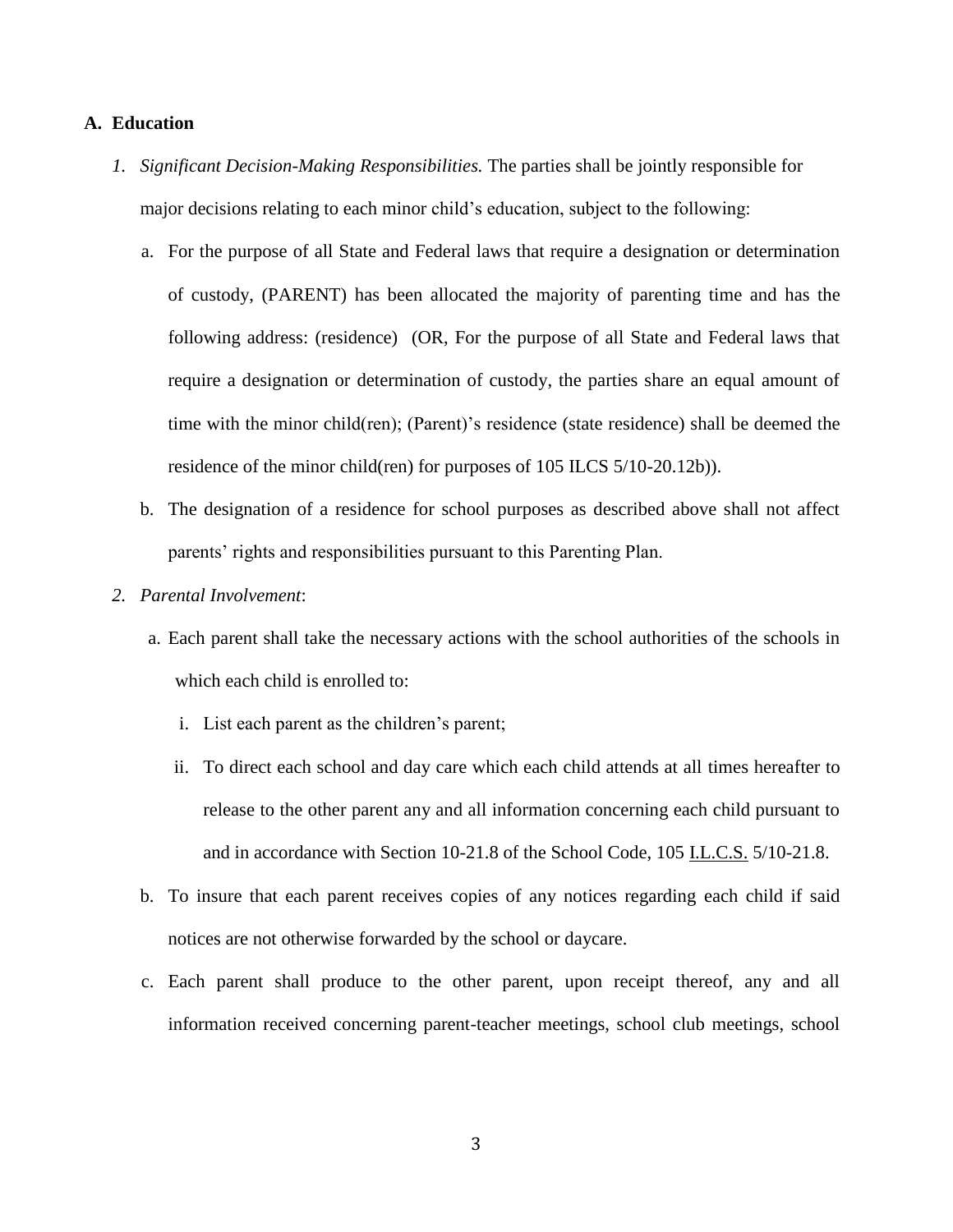programs, athletics schedules and any other school activities in which the minor child(ren) may be engaged or interested.

- d. Each parent shall furnish to the other, upon receipt thereof, a photocopy of each child's grade cards or report cards and copies of any other reports concerning each child's individual or joint status or progress, unless said reports are available electronically through the school.
- e. Each parent shall furnish to the other parent any passwords necessary to access on-line information about the minor child(ren) if the school only allows one account/ password per child.
- f. Each parent shall, when possible, arrange appointments for parent-teacher conferences at a time when the other parent can be present, and whenever possible they shall be attended by both parents.

# **B. Medical and Health Related Issues**

- *1. Significant Decision-Making Responsibilities.* The parents shall be jointly responsible for major decisions relating to each minor child(ren)'s health, including, but not limited to, all decisions relating to medical, dental, and psychological needs of the child and to the treatment arising or resulting from those needs.
- *2. Conduct of the Parties*
	- a. Each parent shall inform the other of any medical or health problems which arose while they had the minor child(ren) when the information of said medical or health problems could reasonably be found to aid the other parent in care and treatment of the children.
	- b. Each parent shall provide the other with all prescriptive medications, which the minor child(ren) are taking at the time of the transfer of the minor child(ren). If possible, the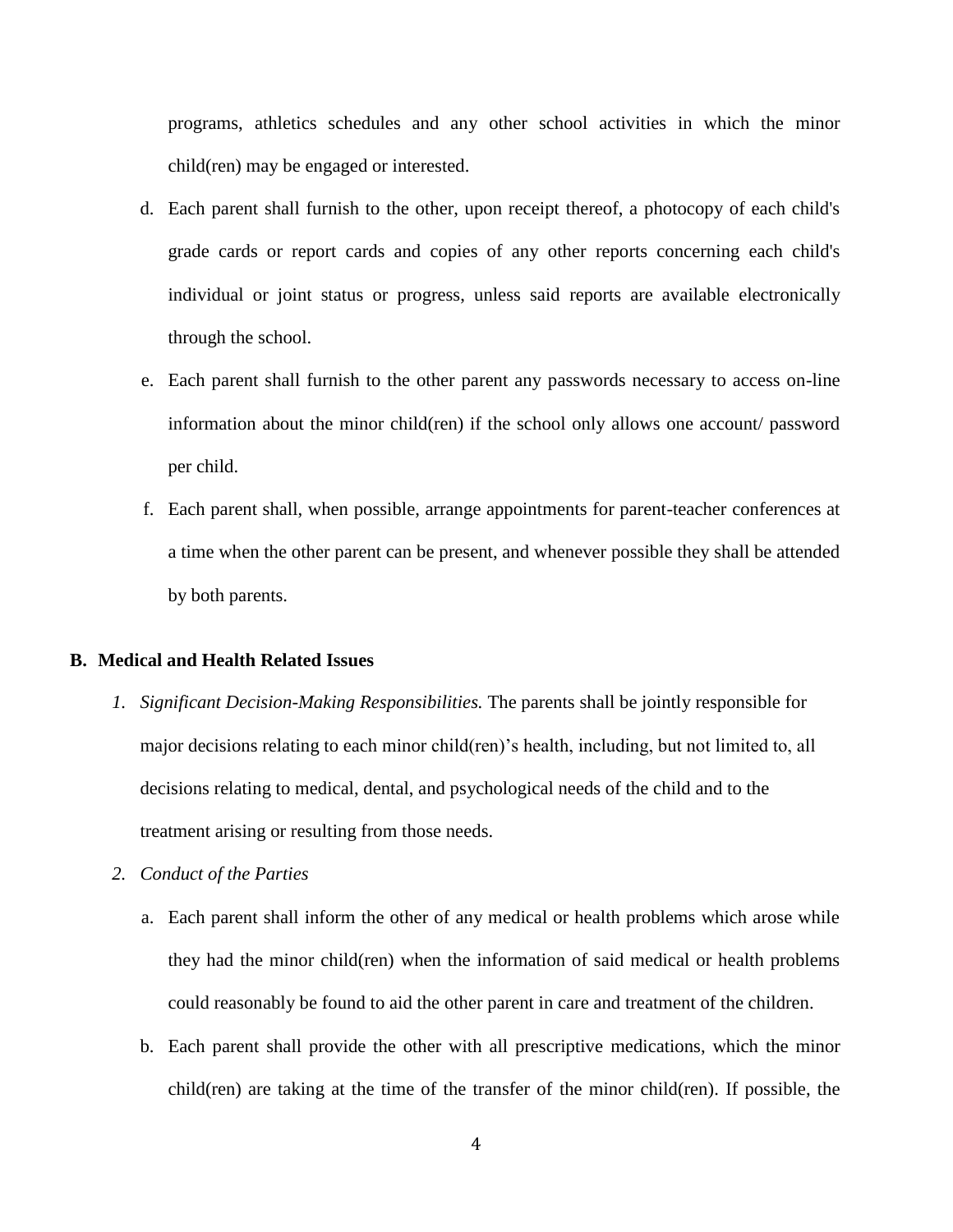medicine bottle/box, which provides the name of the medication, the dosage and frequency shall be transferred with the minor child.

- c. Each parent shall provide information to the other parent regarding the names, addresses, telephone numbers and other necessary facts concerning the providers of any dental, medical or mental health care providers to the minor child(ren).
- d. Each parent shall at all times conduct himself or herself in a manner which promotes the cooperation and involvement of the other parent on all matters which concern the dental, medical and health care of the minor child(ren), keeping in mind that the cooperation and involvement of both parents on issues regarding medical and health care of the children are in the best interests of the child(ren).
- *3. Pediatrician (also add specialists if necessary)*. The minor child(ren) are currently under the care of (name of pediatrician or specialists) as their primary care giver. (or if specialist, list) The parents agree that the minor child(ren) shall continue to be treated by (name of doctor), unless both parties agree to seek an alternate provider or the provider is no longer available. In the event the parents elect an alternate provider or the provider is no longer available, (PARENT) shall choose the provider (or the parties shall agree on an alternate provider and in the event that they are unable to agree, they shall seek mediation pursuant to paragraph \_ herein.)
- *4. Access to Medical, Dental and Psychological Records*. Each parent shall have the right to access the minor child(ren)'s medical, dental and psychological records (subject to the Mental Health and Developmental Disabilities Confidentiality Act). Each parent shall inform all medical, dental and mental health care professionals for the minor children that the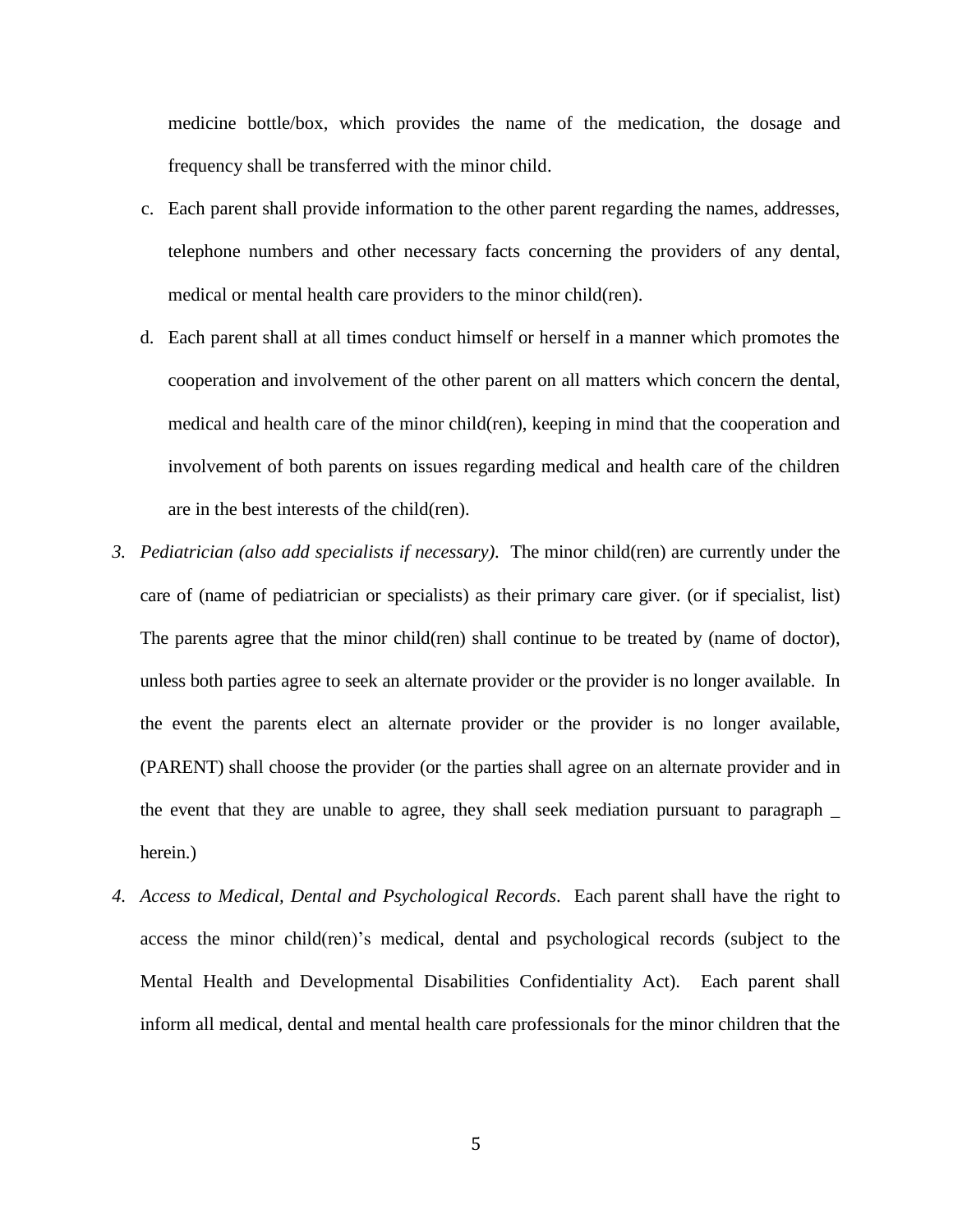other parent may have access to the minor child(ren)'s medical, dental and mental health care records.

- *5. Notification*
	- a. Each parent shall immediately inform the other parent of any injury to or illness of the minor child(ren) that requires medical treatment other than routine medical attention. If the child is being taken to a medical facility for said injury and illness, the name and location of the facility shall be given to the other parent.
	- b. (Optional) Each parent shall inform the other parent of any routine dental, medical or mental health appointments within 24 hours of scheduling the appointment. Each parent may attend all routine appointments.
- *6. Treatment and Procedures*
	- a. Elective medical treatment, including therapy and counseling, shall only be performed after agreement between both parents. The parents shall consult with the minor child(ren)'s primary care giver and give appropriate weight to his/her recommendations. Either parent may also seek a second opinion. In the event both parties cannot agree, said decision shall be submitted to mediation and, at the option of either party, to a Court of competent jurisdiction.
	- b. Emergency surgery necessary for the preservation of a life or to prevent a further serious injury or condition may be performed without consultation with the parent who does not then have parenting time with the children when same is necessary for the preservation of life or to prevent a further serious injury, provided however, that if time permits, the other parent shall be consulted and in any event informed as soon as reasonably possible of said condition and all relative factors thereof.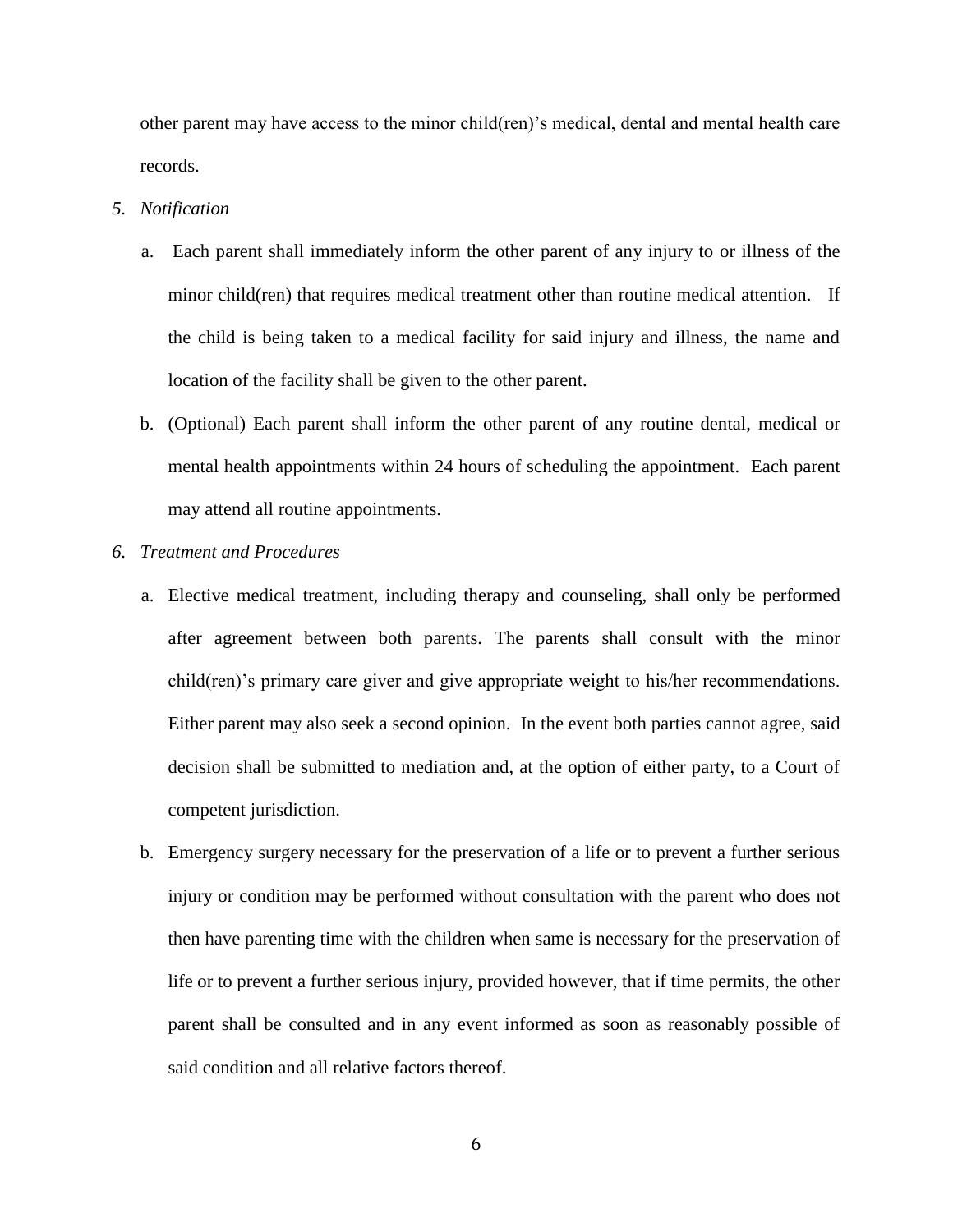*7. Insurance.* Whichever parent is required to provide Insurance for the child(ren) shall provide to (Parent) a copy of or a duplicate insurance card or document allowing that parent to take the minor child(ren) to the doctor or dentist.

## **C. Religion**

*Significant Decision-Making Responsibilities.* (This is only a sample paragraph – note that in accordance with 602.5, the court will not allocate any aspect of the child's religious upbringing if it determines that the parents do not or did not have an express or implied agreement or if there has not been a course of conduct). FATHER was raised in (faith) faith and MOTHER was raised in the (faith) faith. The parents agree that the minor child(ren) will be raised in the (faith) faith. (Modify if necessary i.e. the children can go to two different churches etc.) The parents shall be jointly responsible for major decisions relating to the religion of the minor child(ren).

#### **D. Extracurricular Activities and Lessons**

- *1. Significant Decision-Making Responsibilities*. The parents shall be jointly responsible for significant decisions relating to each minor child(ren)'s participation in extracurricular activities. The parents shall take into consideration the minor child(ren)'s wishes, desires and aptitude for extracurricular activities.
- *2. Conduct and Parenting Time.* 
	- a. Each parent shall provide the other parent with the schedule(s) for the extracurricular activity.
	- b. Each parent shall provide the other parent with contact information for the instructor, teacher, coach etc.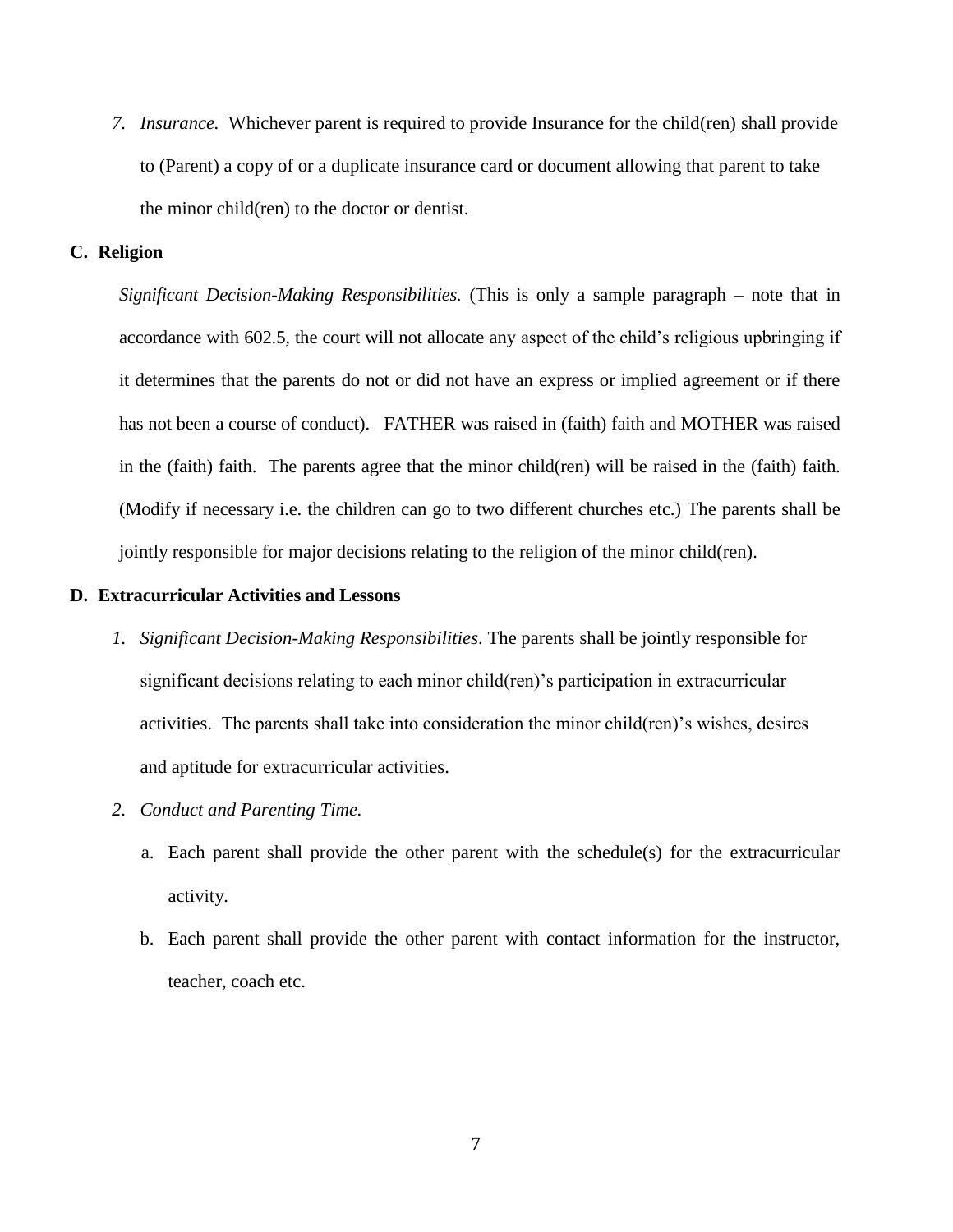- c. Each parent shall inform the instructor, teacher, coach etc. the of the other parent's right to access information regarding the activity and communicate with the instructor, teacher, coach etc.
- d. Each parent may attend extracurricular activities of the minor child(ren).
- e. Each parent shall ensure that the minor child(ren) attends all practices, recitals, games etc. unless otherwise agreed.

# **ARTICLE II ALLOCATION OF PARENTING TIME**

# **A. Parenting Schedule**

Unless the parties otherwise mutually agree in writing, the allocation of Parenting Time shall be as follows:

\_\_\_\_\_\_\_\_\_\_\_\_\_\_\_\_\_\_\_\_\_\_\_\_\_\_\_\_\_\_\_\_\_\_\_\_\_\_\_\_\_\_\_\_\_\_\_\_\_\_\_\_\_\_\_\_\_\_\_\_\_\_\_\_\_\_\_\_\_\_\_\_\_\_\_

\_\_\_\_\_\_\_\_\_\_\_\_\_\_\_\_\_\_\_\_\_\_\_\_\_\_\_\_\_\_\_\_\_\_\_\_\_\_\_\_\_\_\_\_\_\_\_\_\_\_\_\_\_\_\_\_\_\_\_\_\_\_\_\_\_\_\_\_\_\_\_\_\_\_\_

\_\_\_\_\_\_\_\_\_\_\_\_\_\_\_\_\_\_\_\_\_\_\_\_\_\_\_\_\_\_\_\_\_\_\_\_\_\_\_\_\_\_\_\_\_\_\_\_\_\_\_\_\_\_\_\_\_\_\_\_\_\_\_\_\_\_\_\_\_\_\_\_\_\_\_

\_\_\_\_\_\_\_\_\_\_\_\_\_\_\_\_\_\_\_\_\_\_\_\_\_\_\_\_\_\_\_\_\_\_\_\_\_\_\_\_\_\_\_\_\_\_\_\_\_\_\_\_\_\_\_\_\_\_\_\_\_\_\_\_\_\_\_\_\_\_\_\_\_\_\_

\_\_\_\_\_\_\_\_\_\_\_\_\_\_\_\_\_\_\_\_\_\_\_\_\_\_\_\_\_\_\_\_\_\_\_\_\_\_\_\_\_\_\_\_\_\_\_\_\_\_\_\_\_\_\_\_\_\_\_\_\_\_\_\_\_\_\_\_\_\_\_\_\_\_\_

\_\_\_\_\_\_\_\_\_\_\_\_\_\_\_\_\_\_\_\_\_\_\_\_\_\_\_\_\_\_\_\_\_\_\_\_\_\_\_\_\_\_\_\_\_\_\_\_\_\_\_\_\_\_\_\_\_\_\_\_\_\_\_\_\_\_\_\_\_\_\_\_\_\_\_

\_\_\_\_\_\_\_\_\_\_\_\_\_\_\_\_\_\_\_\_\_\_\_\_\_\_\_\_\_\_\_\_\_\_\_\_\_\_\_\_\_\_\_\_\_\_\_\_\_\_\_\_\_\_\_\_\_\_\_\_\_\_\_\_\_\_\_\_\_\_\_\_\_\_\_

\_\_\_\_\_\_\_\_\_\_\_\_\_\_\_\_\_\_\_\_\_\_\_\_\_\_\_\_\_\_\_\_\_\_\_\_\_\_\_\_\_\_\_\_\_\_\_\_\_\_\_\_\_\_\_\_\_\_\_\_\_\_\_\_\_\_\_\_\_\_\_\_\_\_\_

1. *Weekly Schedule*:

2. *Mother's Day/Father's Day*: Father shall have parenting time with the minor child(ren) every Father's Day and Mother shall have parenting time with the minor child(ren) every Mother's Day. Father's Day and Mother's Day shall be celebrated from 9:00 a.m. until 8:00 p.m. on that day.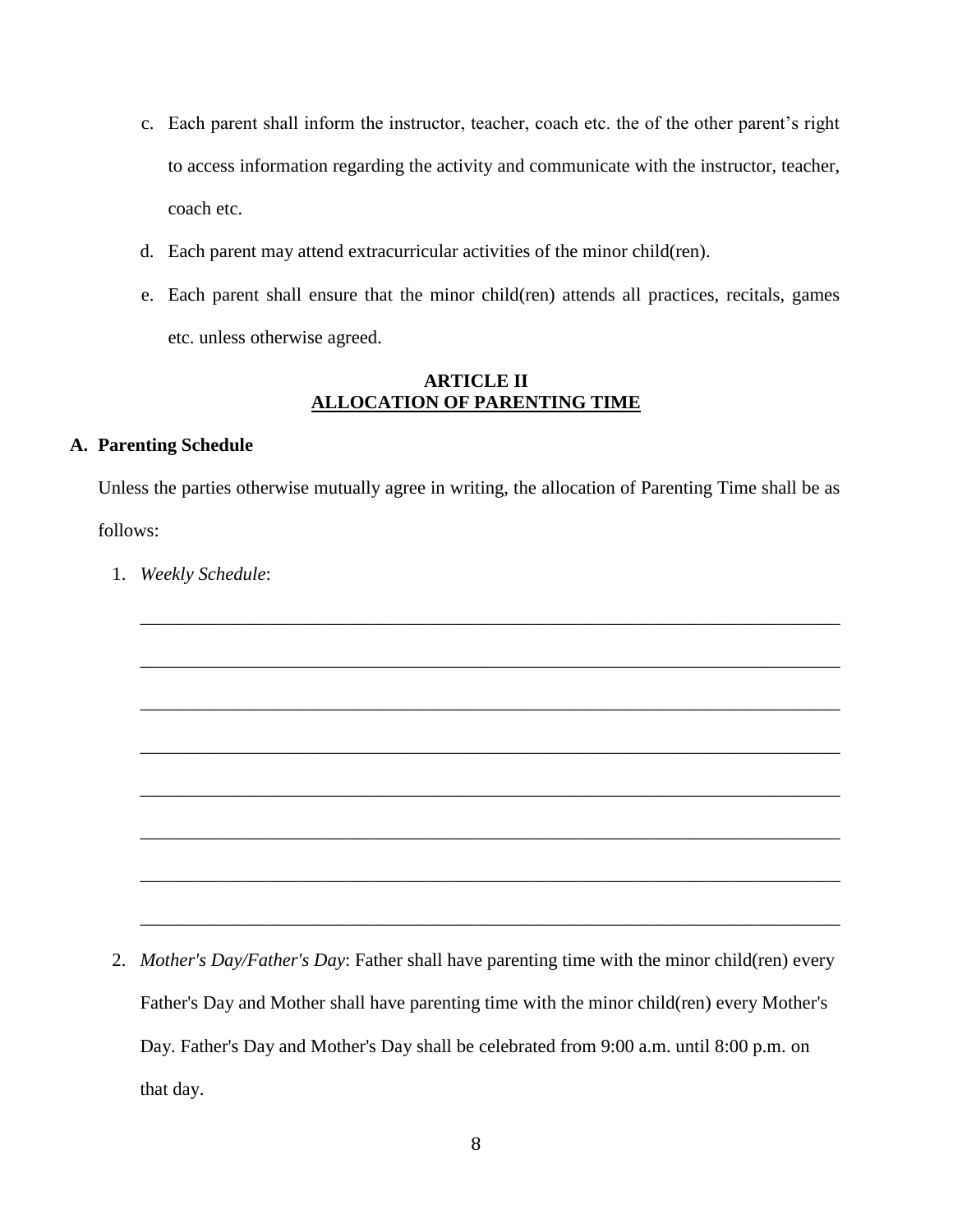- 3. *Spring Break*: (Parent) shall have in odd-numbered years and (Parent) shall have in evennumbered years parenting time for spring break. Spring break shall be defined as the day they get out of school at (time) until returning them to school on the next school day.
- 4. *Easter*: If Easter does not fall within spring break, (Parent) shall have in odd-numbered years (Parent) and shall have in even-numbered years parenting time on Easter from (time) until (time).
- 5. *Memorial Day*: (Parent) shall have in even-numbered years, and (Parent) shall have in oddnumbered years parenting time on Memorial Day from 8:00am on the holiday until delivery to school the next day, or if no school 8:00a.m.
- 6. *Summer*: Each party shall be entitled to two one-week periods of parenting time during the summer months. Each one-week period shall be defined as a seven-day period and shall include their weekend. Each party shall make the selection of their one-week periods in writing to the other party. In even-numbered years, (Parent) shall have priority of preferred dates, and in odd-numbered years, (Parent) shall have prior of preferred dates. The party with priority shall submit their selected weeks by \_\_\_\_\_\_\_\_\_\_\_\_\_\_ of each year, and the party without priority shall submit their weeks by \_\_\_\_\_\_\_\_\_\_\_\_\_\_\_\_ of each year.
- 7. *Independence Day*: (Parent) shall have in even-numbered years, and (Parent) shall have in odd-numbered years parenting time on Independence Day from noon on the Fourth of July until noon on the fifth of July.
- 8. *Labor Day*: (Parent) shall have in even-numbered years, and (Parent) shall have in oddnumbered years parenting time on Labor Day from 8:00am on the holiday until delivery to school the next day, or if no school 8:00a.m.

9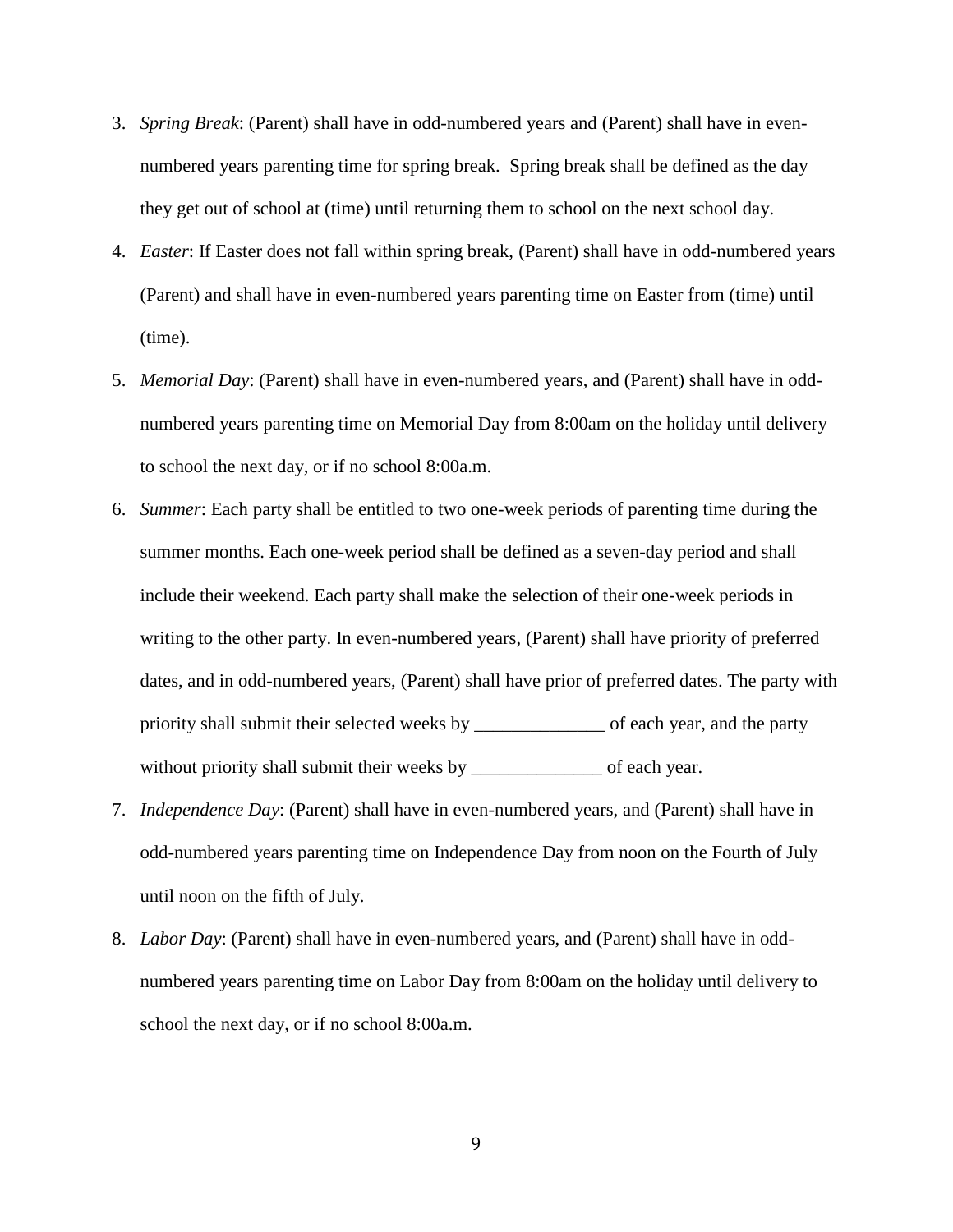- 9. *Columbus Day*: (Parent) shall have in even-numbered years, and (Parent) shall have in oddnumbered years parenting time on Columbus Day.
- 10. *Veteran's Day*: (Parent) shall have in even-numbered years, and (Parent) shall have in oddnumbered years parenting time on Veteran's Day from 8:00am on the holiday until delivery to school the next day, or if no school 8:00a.m.
- 11. *Thanksgiving*: (parent) shall have in even-numbered years, and (Parent) shall have in oddnumbered years parenting time on the Wednesday after school until Thanksgiving Day at 6:00 p.m. (Parent ) shall have in even-numbered years, and shall (Parent) have in oddnumbered years parenting time on Thanksgiving Day at 6:00p.m. until Friday at 6:00p.m. at which time the weekly schedule shall commence.
- 12. *Christmas*: (Parent) shall have in even-numbered years, and (Parent) shall have in oddnumbered years parenting time on December 23 at 6:00pm until December 24 at 6:00pm. (Parent) shall have in even-numbered years, and (Parent) shall have in odd-numbered years parenting time on December 24 at 6:00pm until December 25 at 6:00pm.
- 13. *Winter Break*: The parties shall equally split winter break from school.

## **B. Right of First Refusal**

1. The parents acknowledge that it is in the best interests of the minor child(ren) for there to be a first right of refusal pursuant to 750 ILCS 5/602.3. In the event either parent intends to leave the minor child(ren) with a substitute child-care provider for (state the specific significant period of time) or more hours during any of his or her assigned parenting time, that parent must first offer the other parent an opportunity to personally care for the minor child(ren).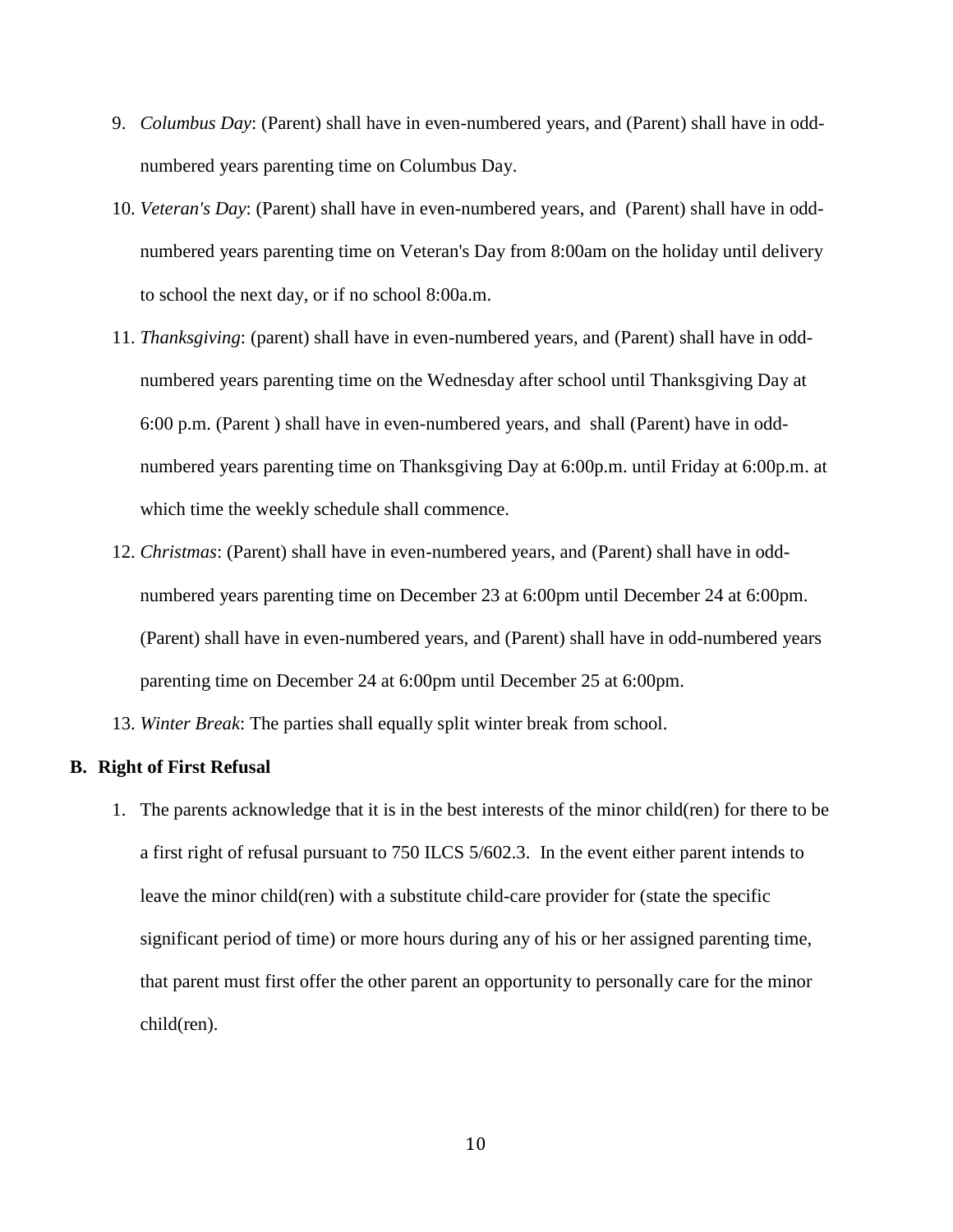- 2. The parent that cannot personally care for the minor child(ren) shall give the other parent notice of his or her scheduled absence immediately upon learning of it. That parent shall then have (number of hours/days/ or immediately) to accept or decline to care for the minor child(ren).
- 3. If a parent declines the right to care for minor child(ren) during the other parent's absence, it will still be the responsibility of the parent that normally had that parenting time to make suitable arrangements during his/her absence for the children's care.
- 4. The parent with the normal scheduled parenting time shall provide the transportation to and from the other parent's residence (or specific location). (Modify if necessary)
- 5. If the parent who would otherwise have parenting time will not be back to care for the minor child(ren) until after 9:00pm( modify if necessary) and the other parent has elected to accept the first right of refusal, then the first right of refusal shall extend into the next day until 8:00am (modify if necessary).

#### **C. Change of Residence**

Either parent changing their residence shall provide at least 60 days prior written notice of the change to the other parent, unless such notice is impracticable or unless otherwise ordered by the court. If such notice is impracticable, written notice shall be given at the earliest date practicable. The notice shall contain (a) the intended date of the change of residence; and (b) the address of the new residence.

## **D. Transportation (750 ILCS 5/602.10(f)(10))**

1. The parents contemplate that the parent receiving the minor child(ren) for their parental allocation of time, shall provide the transportation.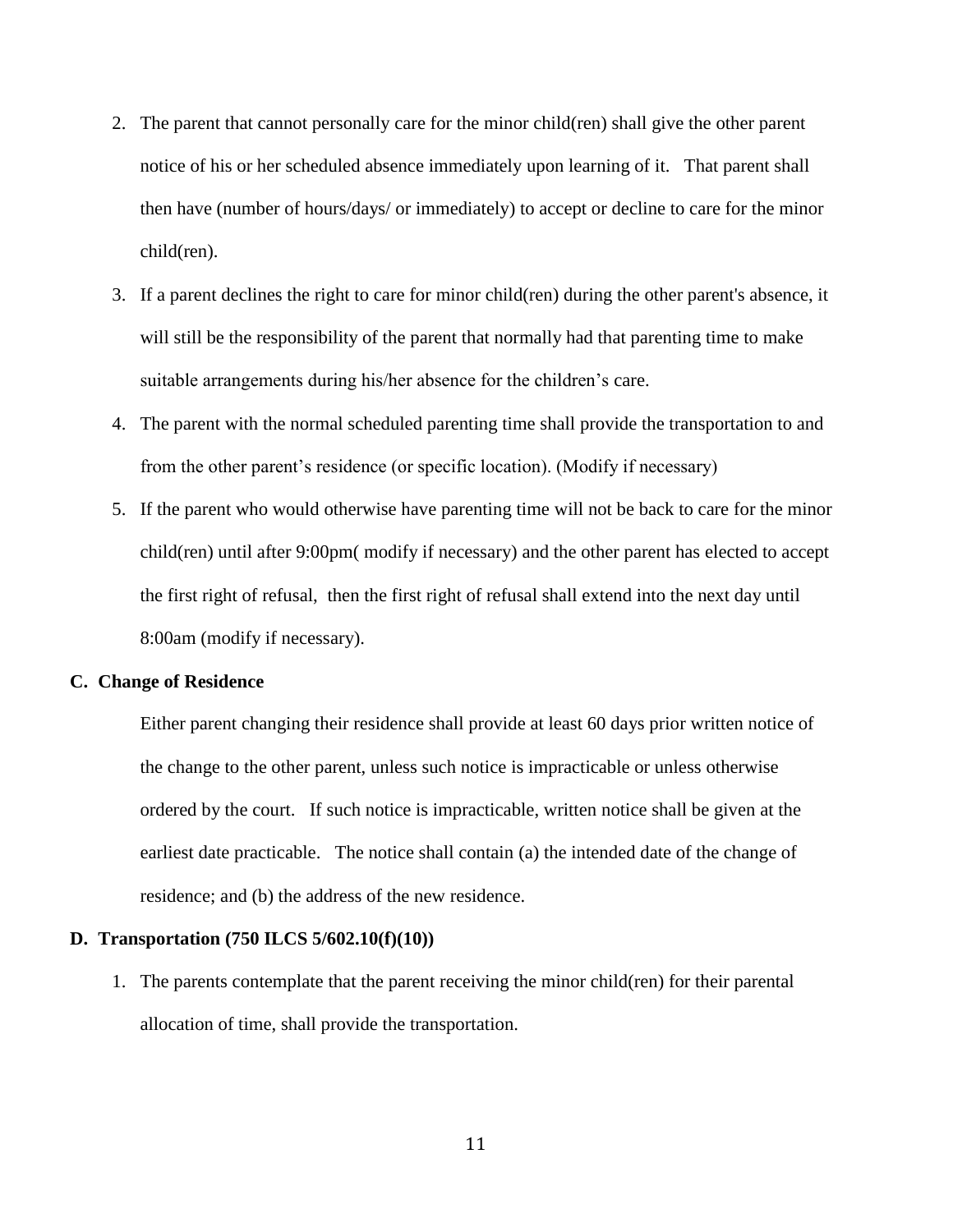- 2. Each parent shall provide the transportation of the minor child(ren) to school and all activities during their parental allocation of time.
- 3. Either parent may designate an agent with a valid driver's license, car insurance, and an ageappropriate car seat, to provide transportation of the minor child(ren) if they are otherwise unable to provide the transportation. Notice shall be given that an agent instead of the parent will be providing the transportation.

# **E. Communication with minor child(ren) (750 ILCS 5/602.10(f)(11)**

Each parent shall be entitled to reasonable electronic (phone, text, email, skype/facetime and the like, etc.) contact with the minor children prior to 8:00 p.m. when the other parent has parenting time. Under no circumstances shall the child be prohibited from contacting the parent not then exercising parenting time. Neither party shall listen in on or otherwise eavesdrop on the conversation between a child or the children and the other parent. Voice mails left on the phones of a parent shall be returned within 24 hours of receipt of same.

# **F. Future Relocation (750 ILCS 5/602.10(f)(12)**

- 1. If either parent plans to relocate, the parents shall comply with the provisions as set forth in 750 ILCS 5/609.2.
- 2. The term relocation as it pertains herein is defined as a change of residence from the child's current primary residence to a residence outside of the borders of Illinois that is more than 25 miles from the current primary residence or a change of residence within Illinois that is more than 50 miles from the child's primary residence.

## **G. Modification (750 ILCS 5/602.10(f)(13)**

In the event that either parent wishes to modify this agreement, and mediation has failed if applicable, the parents shall comply with the provisions as set forth in 750 ILCS 5/610.5.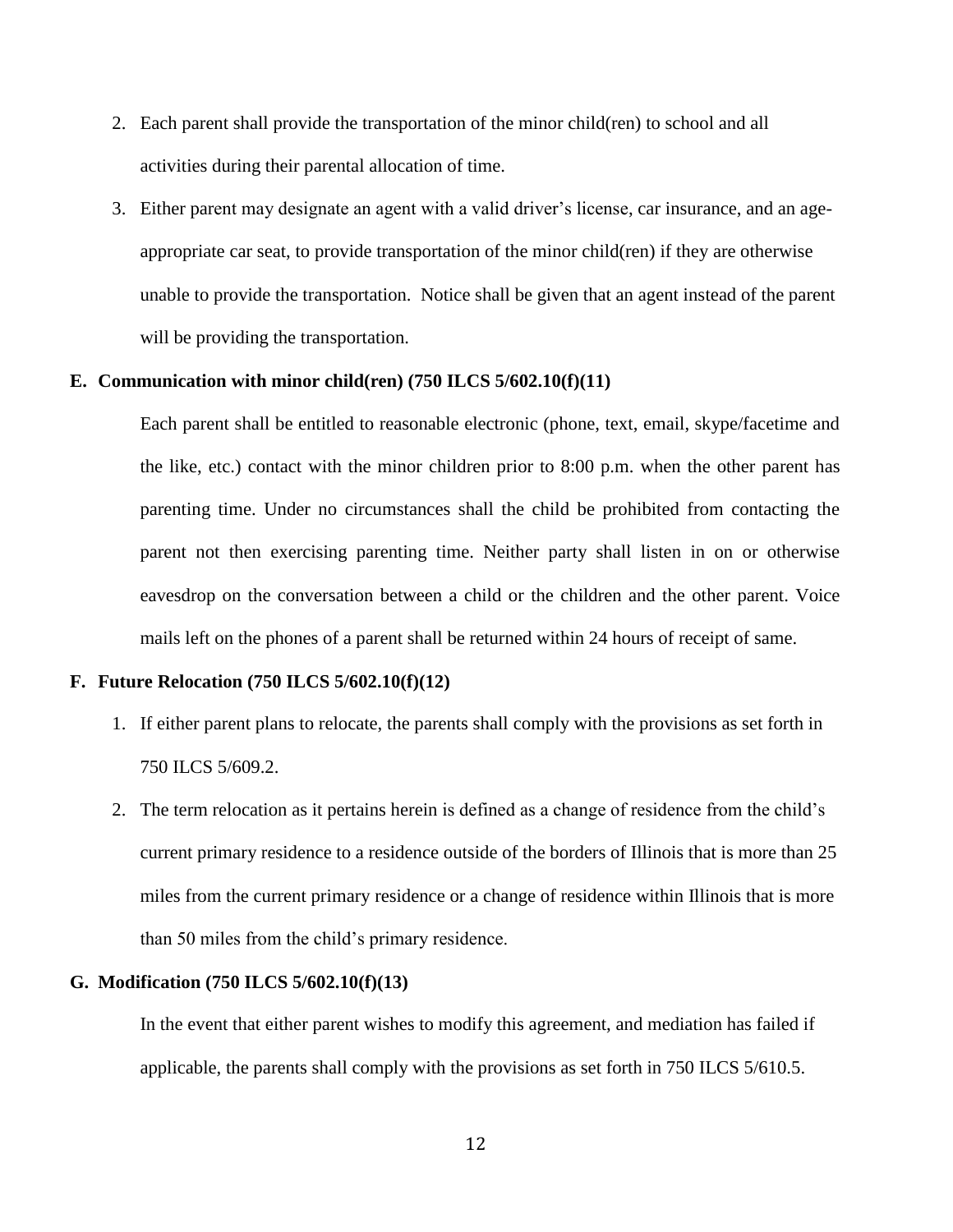## **H. Parental Duties**

- 1. The parties acknowledge that they anticipate there will be times subsequent to the Judgment for Dissolution of Marriage in which the parties will be required to participate in family weddings, funerals and other special family functions. Each of the parties shall be entitled to have the minor child(ren) with them during such times as there are funerals, weddings or other special family events. The parties shall cooperate so as to allow the minor child(ren) to participate in the said family events.
- 2. The parties recognize that this schedule is subject to the activities of the minor child(ren), the parties' work schedule, etc. The parties shall be free to adjust the time allocation between them selves in order to facilitate the schedules of the parties.
- 3. That the holiday and special parenting time periods as set forth above shall take precedence over any of the other parenting time periods in the event of any conflict.
- 4. The parties shall adhere to the following rules with respect to the minor child(ren) :
	- a. Each parent shall refrain from discussing the conduct of the other parent in the presence of the minor child(ren) except in a laudatory or complimentary way, and each parent shall be responsible to remove the child from any situation in which the child is being exposed to others who are making negative or derogatory comments about the other child, including viewing such comments electronically or on social media.
	- b. Each parent shall refrain from discussing child support or any court proceedings in the presence of the minor child.
	- c. Parenting time with the minor child(ren) shall not be withheld because of the nonpayment of child support. The payment of child support shall not be withheld because of the refusal of a parent to return the minor child(ren).

13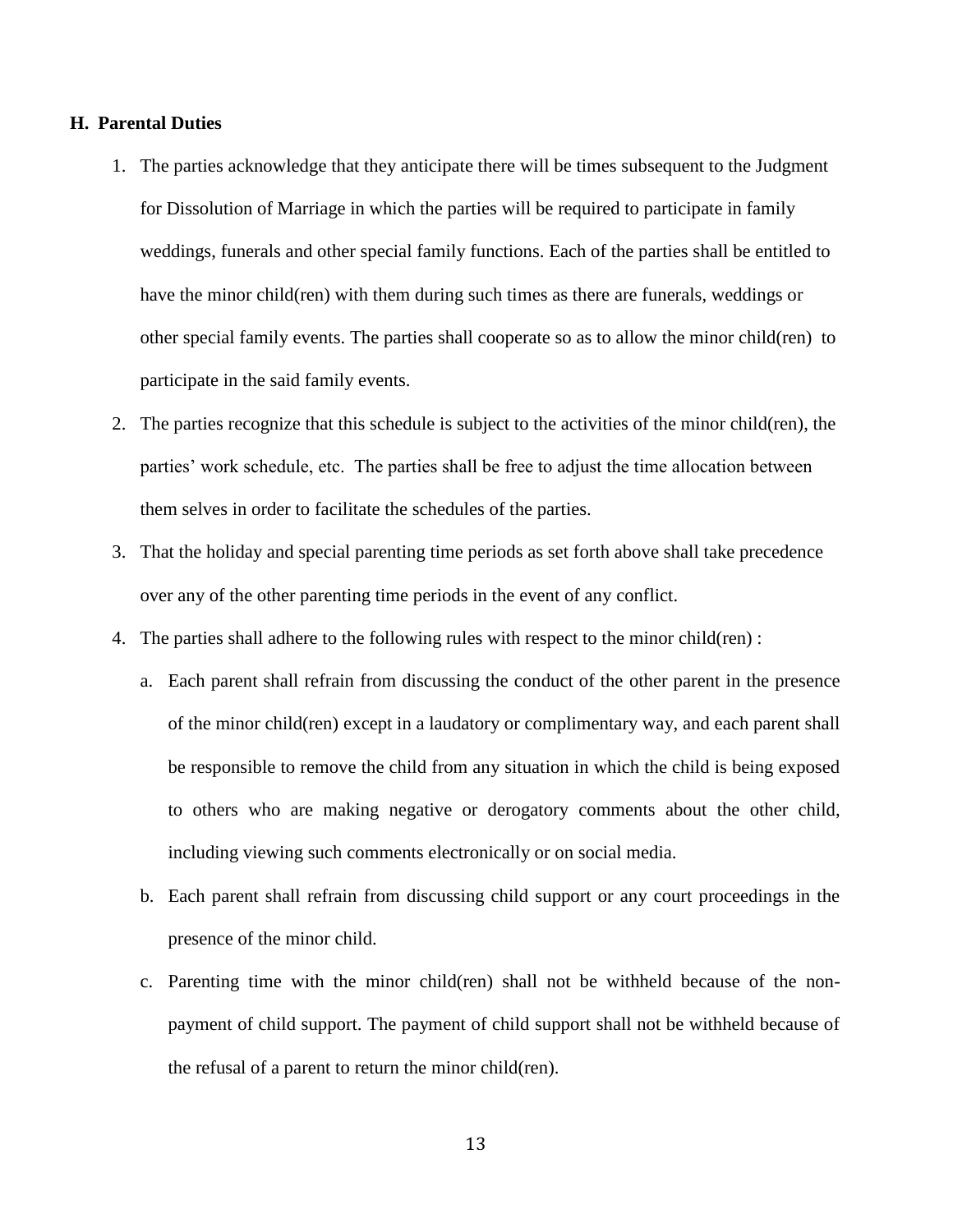- d. Neither parent shall threaten to withhold the minor child(ren) or prevent or delay the return of the minor child(ren) to the other parent after a parenting time period.
- e. Each parent shall prepare the minor child(ren), both physically and mentally, for parenting time with the other parent. The minor child(ren) shall be available at the beginning of parenting time.
- f. Each parent shall advise the other parent as soon as possible if the parent is unable to exercise a planned parenting time with the minor child(ren).
- g. Both parents shall refrain from unreasonably questioning the minor child(ren) regarding the activities of the other parent.
- h. Either parent may temporarily take the minor child(ren) to another state for vacation or for other good reason.
- i. Each parent shall work with the other parent to arrange their schedules, which shall take into account the children's education, athletic and social activities as well as each parent's opinion regarding the best interest of the children and each parent's desire to independently interact with the children.
- j. Each parent shall take the children to extra-curricular activities that have been scheduled during their parenting time.
- k. Each parent may attend the children's planned school, athletic and social activities regardless of the allocation of parenting time.
- l. In the event either parent takes the children for an extended period to a location other than their residence, said parent shall inform the other parent of the children's whereabouts in writing with the name address, telephone number and all other relevant information concerning the person caring for the children.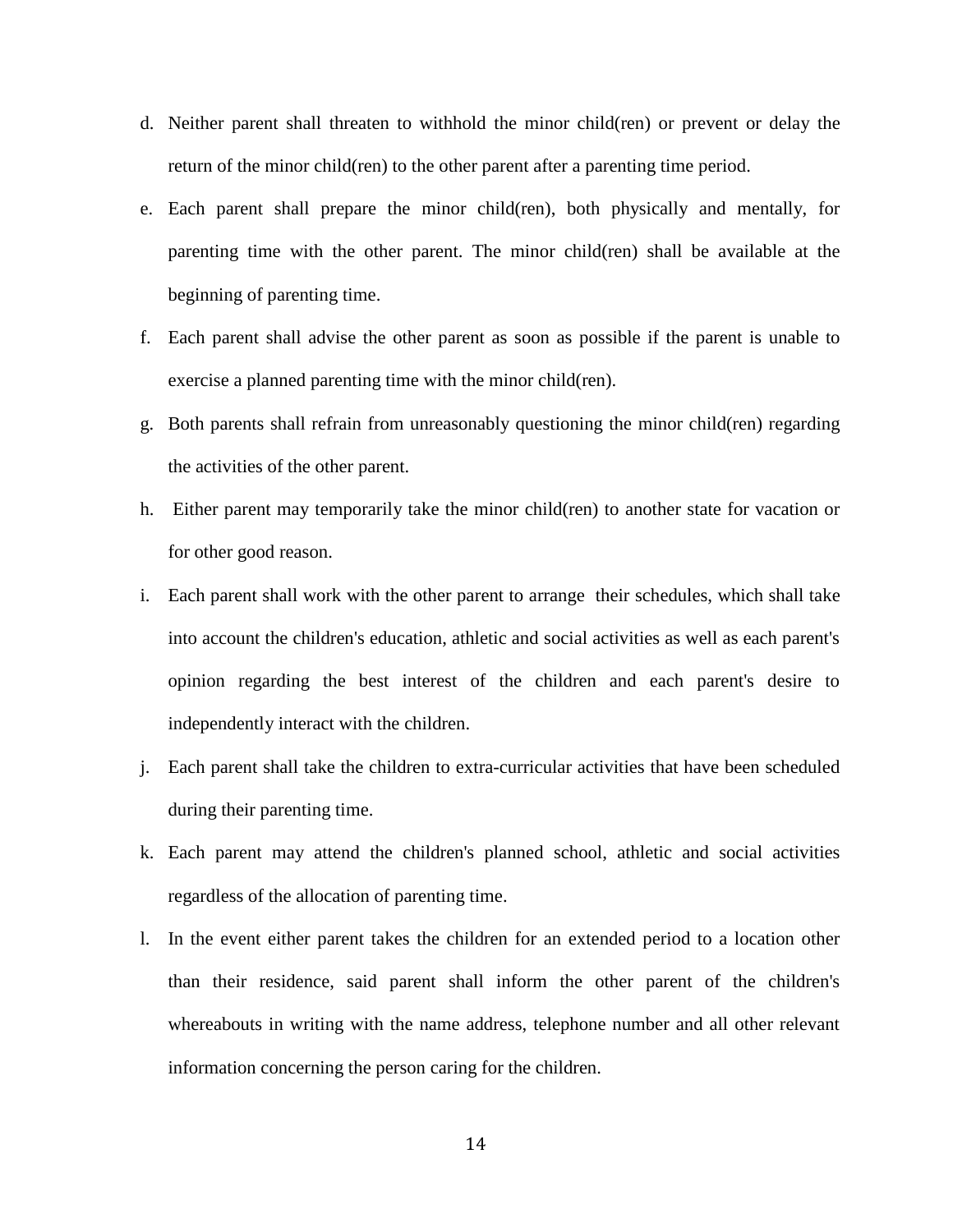- m. In the event either parent travels with the child, other than in an automobile, that parent shall advise the other of departure times, arrival times and mode of transportation including flight number, train number etc.
- n. Each of the parties shall keep the other party informed as to a day and night time telephone number where the minor child(ren) or the other party may be reached at their residential address.
- o. Neither party shall drink alcoholic beverages and drive thereafter with a child or the children in the vehicle. Neither party shall use a cell phone (Bluetooth excepted) or engage in text messaging while driving with a child or children in the vehicle. Neither parent shall drink excessively during their parenting time with the children.
- p. Neither party shall allow a child or the children to address anyone other than the parties as "mother" and "father," or any variations of those terms of address.
- q. The parties acknowledge that the minor children's surname is \_\_\_\_\_\_\_\_\_\_\_\_\_\_\_\_\_ and no other surname or hyphenated name shall be used either formally or informally in private or public school or any other records, appointments or reservations.

## **I. Modification of Agreement**

The parties, by written agreement, shall have the right to alter, modify and otherwise arrange for other specific parenting time periods than those shown above, and on such terms and conditions as are conducive to the best interests and welfare of the minor. In the event a parenting time period is made unavailable by virtue of a serious illness or injury, the parties shall cooperate to implement a reasonable substitute parenting time period, bearing in mind the best interest of the minor child(ren).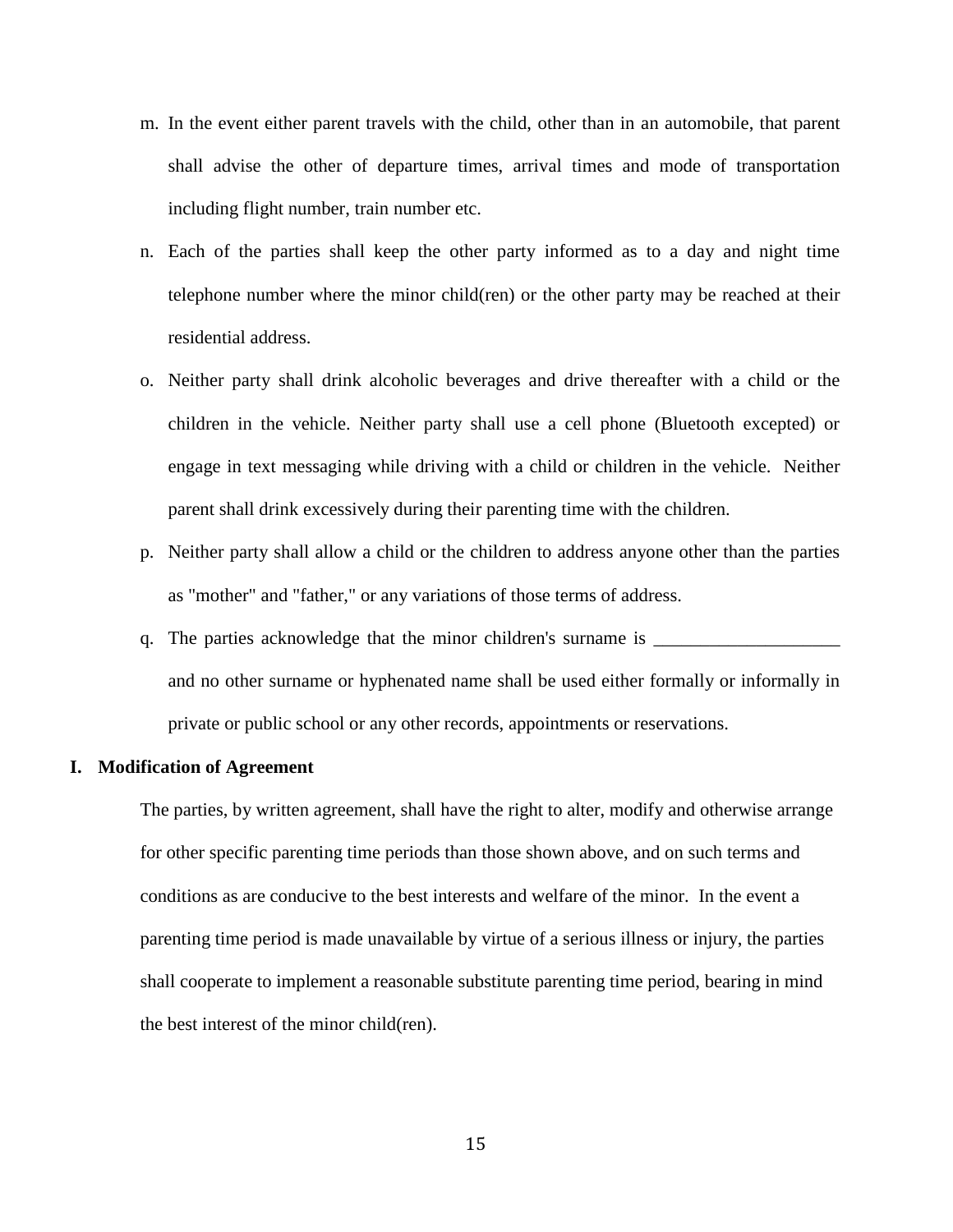## **J. Mediation**

- 1. If any conflicts arise between the parents as to any of the provisions of this Parenting Plan or to the implementation thereof, including but not limited to the reallocation of parenting time or allocation of parental responsibilities (if one parent has been assigned all parental responsibilities, then do not add last phrase) the complaining parent shall first notify the other parent in writing of the nature of the complaint and both parents shall make reasonable attempts to negotiate a settlement of the conflict.
- 2. Complaints shall be made in written form and given to or mailed to the other parent.
- 3. The parent receiving said complaint shall, reply to the complaint in a similar manner in written form. If the parents are unable to resolve their conflict within a reasonable period of time, not to exceed ten (10) days after delivery of the complaint to the other parent by the complaining parent either by mail or personal delivery, the parents agree to mediation of their conflict by an individual mutually agreeable at the time the conflict arises, in all matters which do not involve any immediate danger to the physical, psychological or emotional health of the minor child(ren).
- 4. In the event the parties are not able to agree to a mediator, the parties shall make application to the Circuit Court for the appointment of a mediator.
- 5. The cost of mediation shall be shared equally between the parties.
- 6. The parties may not seek redress from the Court on any issue covered by this Parenting Plan unless and until mediation has been attempted and the mediator agreed upon by the parents has certified that further attempts at mediation are not practical and are not likely to succeed, unless the dispute between the parents seriously endangers the physical, mental, moral or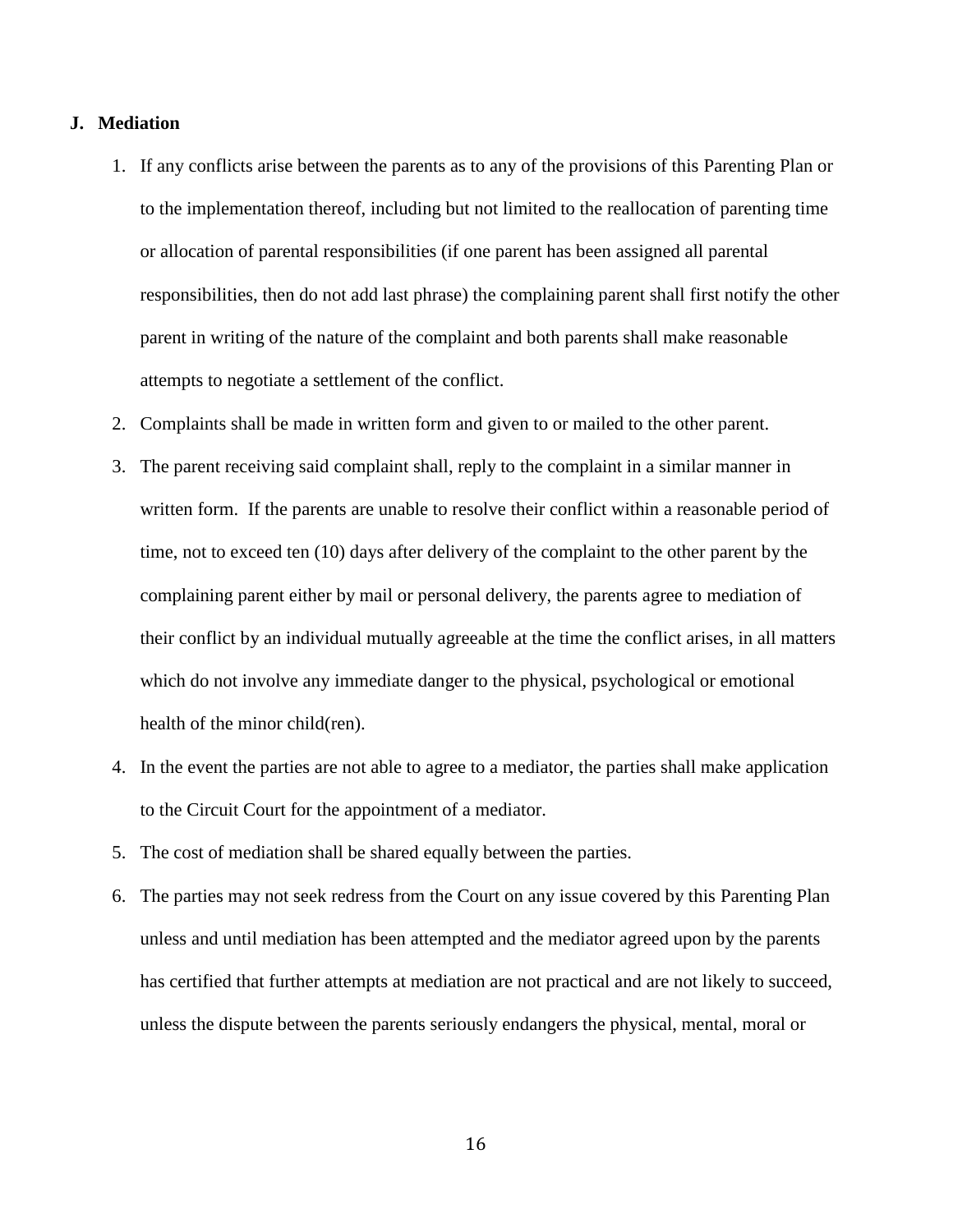emotional health of the minor child(ren), in which event the parents may proceed directly to the Circuit Court for emergency relief.

#### **K. Review of Agreement**

This Agreement shall be reviewed periodically by the parents, as may be necessitated by the age, school and extra-curricular activities of the child.

## **L. Finality of Agreement**

This Parenting Plan shall be effective upon signature of both parties and entry of this Judgment pursuant to 7 50 ILCS 5 I 602 .1 0 as an order of court. The parties stipulate and agree that the provisions of this Parenting Plan and Judgment are in the current best interests of the minor children. Further, upon advice of counsel, both parties understand that this is a final and appealable order pursuant to Supreme Court Rule 304(b) and they each acknowledge being advised of the legal ramification of the finality of this order and understand Supreme Court Rule 304(b).

# **ARTICLE III DEFINITIONS**

- (a) "**Abuse**" has the meaning ascribed to that term in Section 103 of the Illinois Domestic Violence Act of 1986.
- (b) "**Allocation Judgment**" means a judgment allocating parental responsibilities.
- (c) "**Caretaking Functions**" means tasks that involve interaction with a child or that direct, arrange, and supervise the interaction with and care of a child provided by others, or for obtaining the resources allowing for the provision of these functions. The term includes, but is not limited to, the following:

(1) satisfying a child's nutritional needs; managing a child's bedtime and wake-up routines; caring for a child when the child is sick or injured; being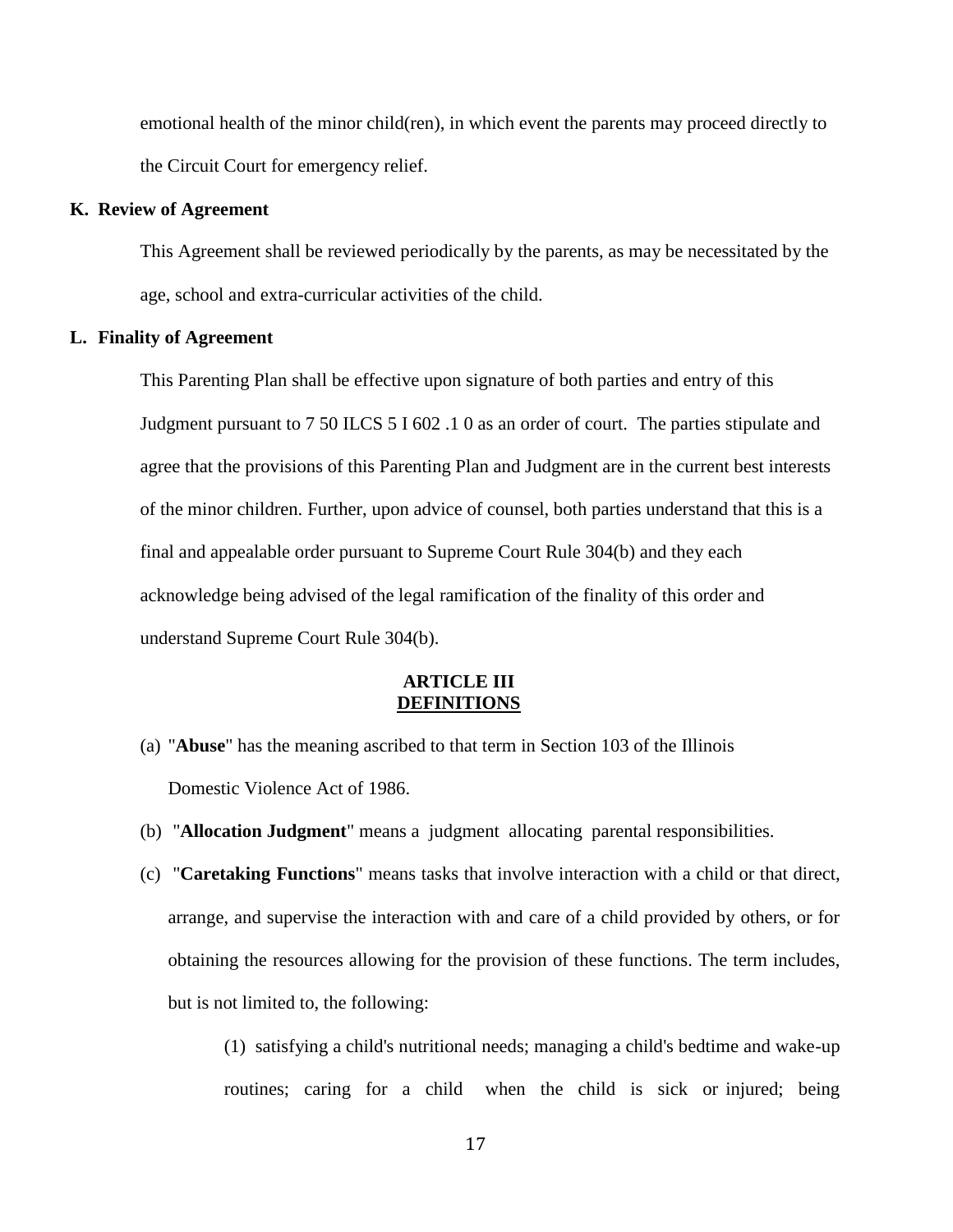attentive to a child's personal hygiene needs, including washing, grooming, and dressing; playing with a child and ensuring the child attends scheduled extracurricular activities; protecting a child's physical safety; and providing transportation for a child;

(2) directing a child's various developmental needs, including the acquisition of motor and language skills, toilet training, self-confidence, and maturation;

(3) providing discipline, giving instruction in manners, assigning and supervising chores, and performing other tasks that attend to a child's needs for behavioral control and self-restraint;

(4) ensuring the child attends school, including remedial and special services appropriate to the child's needs and interests, communicating with teachers and counselors, and supervising homework;

(5) helping a child develop and maintain appropriate interpersonal relationships with peers, siblings, and other family members;

(6) ensuring the child attends medical appointments and is available for medical follow-up and meeting the medical needs of the child in the home;

(7) providing moral and ethical guidance for a child; and

(8) arranging alternative care for a child by a family member, babysitter, or other child care provider or facility, including investigating such alternatives, communicating with providers, and supervising such care.

(d) "**Parental Responsibilities**" means both parenting time and significant decisionmaking responsibilities with respect to a child.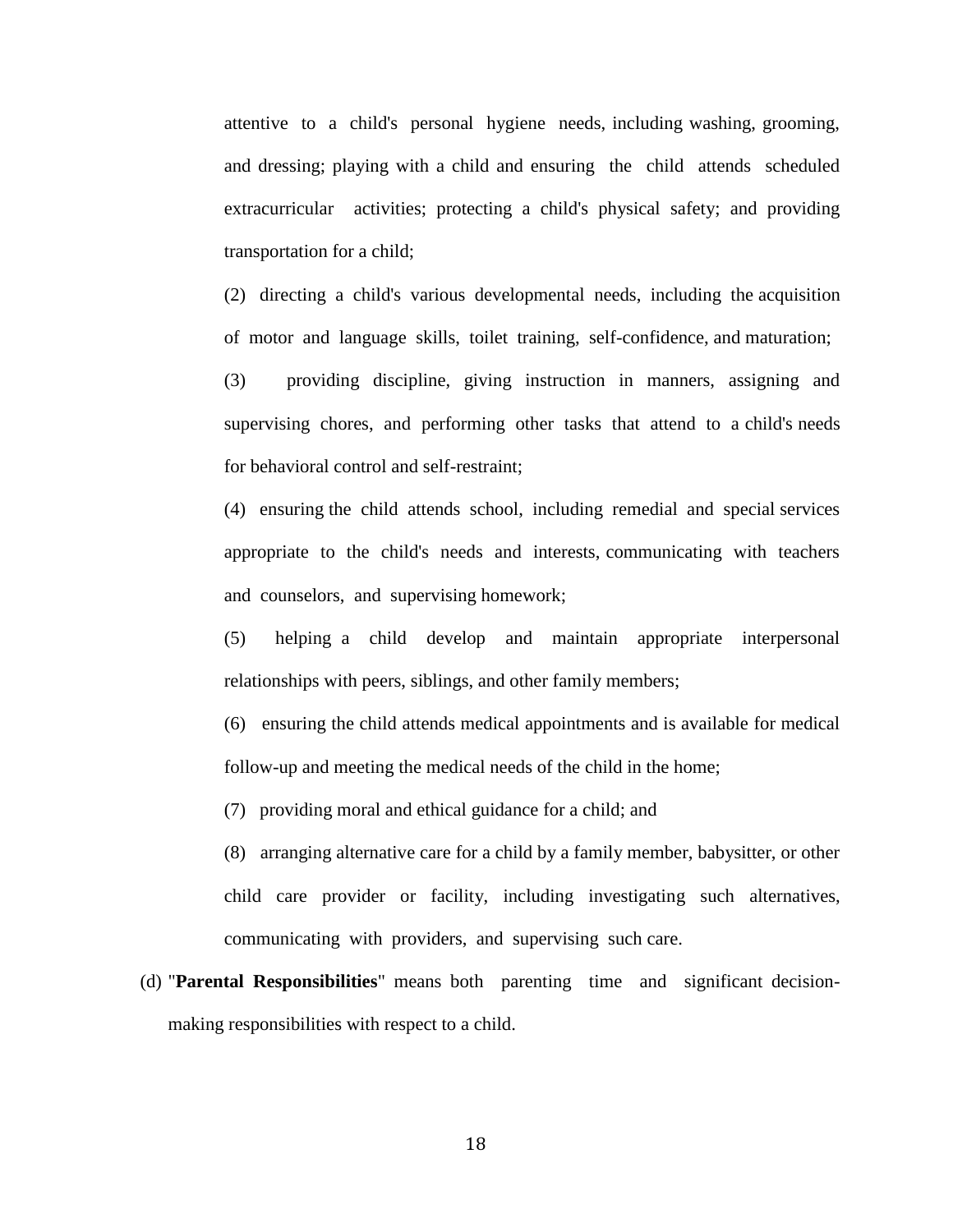- (e) "**Parenting Time**" means the time during which a parent is responsible for exercising caretaking functions and non-significant decision-making responsibilities with respect to the child.
- (f) "**Parenting Plan**" means a written agreement that allocates significant decision-making responsibilities, parenting time, or both.
- (g) "**Relocate**"or "**Relocation**" means:

(1) to make a change of residence from the child's current primary residence located in the county of Cook, DuPage, Kane, Lake, McHenry, or Will to a new residence within this State that is more than 25 miles from the child's current residence;

(2) to make a change of residence from the child's current primary residence located in a county not listed in paragraph (1) to a new residence within this State that is more than 50 miles from the child's current primary residence; or (3) to make a change of residence from the child's current primary residence to a residence outside the borders of this State that is more than 25 miles from the current primary residence.

- (h) "**Religious Upbringing**" means the choice of religion or denomination of a religion, religious schooling, religious training, or participation in religious customs or practices.
- (i) "**Restriction of Parenting Time**" means any limitation or condition placed on parenting time, including supervision.
- (j) "**Right of First Refusal**" has the meaning provided in subsection (b) of Section 602.3 of this Illinois Dissolution of Marriage Act.